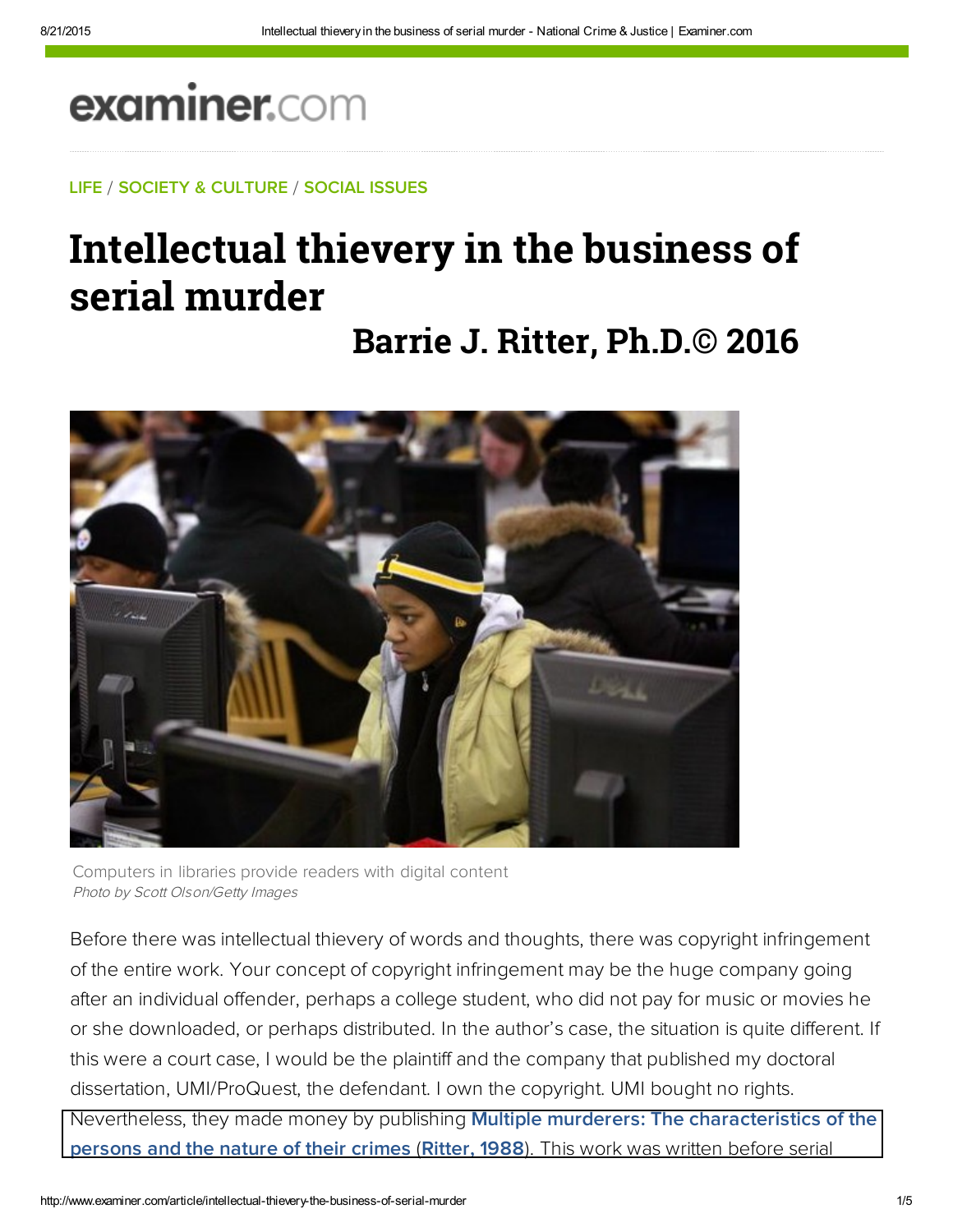## 8/21/2015 **Intellectual thievery in the business of serial murder - National Crime & Justice | Examiner.com**

murder was an academic topic, much less a business, and before the internet and digital rights made most works more accessible.

The first year the dissertation sold quite well, and I received royalties. The contract stipulated that, in exchange for tracking and providing copies for sale, and maintaining an archive where the work could be permanently found, the publisher would keep 90 percent of the royalties. But as serial murder became increasingly popular, the dissertation became increasingly difficult to find. I never again earned royalties. When I called them about this, I was never told why my work could not be found in any key word search (e.g. serial or multiple murder). It could only be found if a search was done for "author," listing my last name first. The real problem, I was told, was that no one was interested "in your work." This occurred despite their own claim that "graduate students customarily consult the database to make sure their proposed thesis or dissertation topics have not already been written about. Students, faculty and other researchers search it for titles related to their scholarly interests" ([ProQuest, pg. 1, 5/4/12](http://bit.ly/ZSNpwG)). It is the first place a scholar looks and when read, the author is credited under either References Cited or References Consulted.

UMI's stinging words covered up the truth: they were selling "subject segments," and then the rights to use the entire dissertation database in a way that precluded public access and allowed only universities and research centers to find it, on the Internet. Without my knowledge or permission, they were allowing students and faculty to download my work for free, to view it or print it out. They gave faculty access to dissertations which they often used to plan their courses or write books. What all this freedom of access has not produced is an appreciation for others' ideas. Within [UMI](http://bit.ly/XPUPF6) and my university, [USIU, now Alliant](http://bit.ly/JDhg7K), there has been a tendency to give students (and others) access to my work without teaching them to cite me. Copyright infringement is not a "victimless" crime.

The dissertation is the second copyright registered under the name of Barrie Ritter. The first was a collection of materials on serial murder submitted in 1979. Briefly, I had been invited that year by Robert Burkhart, research director and later Director of the National Institute of Justice (NIJ, 1983) to submit my work on serial murder as a grant proposal to the Department of Justice. I submitted 3 proposals. The first was "Perspectives and procedures for serial murders" (Ritter, 1979). The three 20-page proposals had multiple attachments of copyrighted works which substantiated the proposed research. The proposals were not funded, but copies of these proposals were circulated around NIJ. Ultimately, when serial murder did become a topic of interest, many of the ideas were used in the very first works published by others. The ideas appeared in arguments urging support of VICAP in the 1983 Senate Hearings on Serial [Murder. Still later, when increased interest in ideas such as "calling cards" \(or "signatures](https://books.google.com/books/about/Serial_murders.html?id=z3SophO-FmwC&hl=en)") and "souvenirs" (or "trophies") began, those who used the ideas neither cited an original author, nor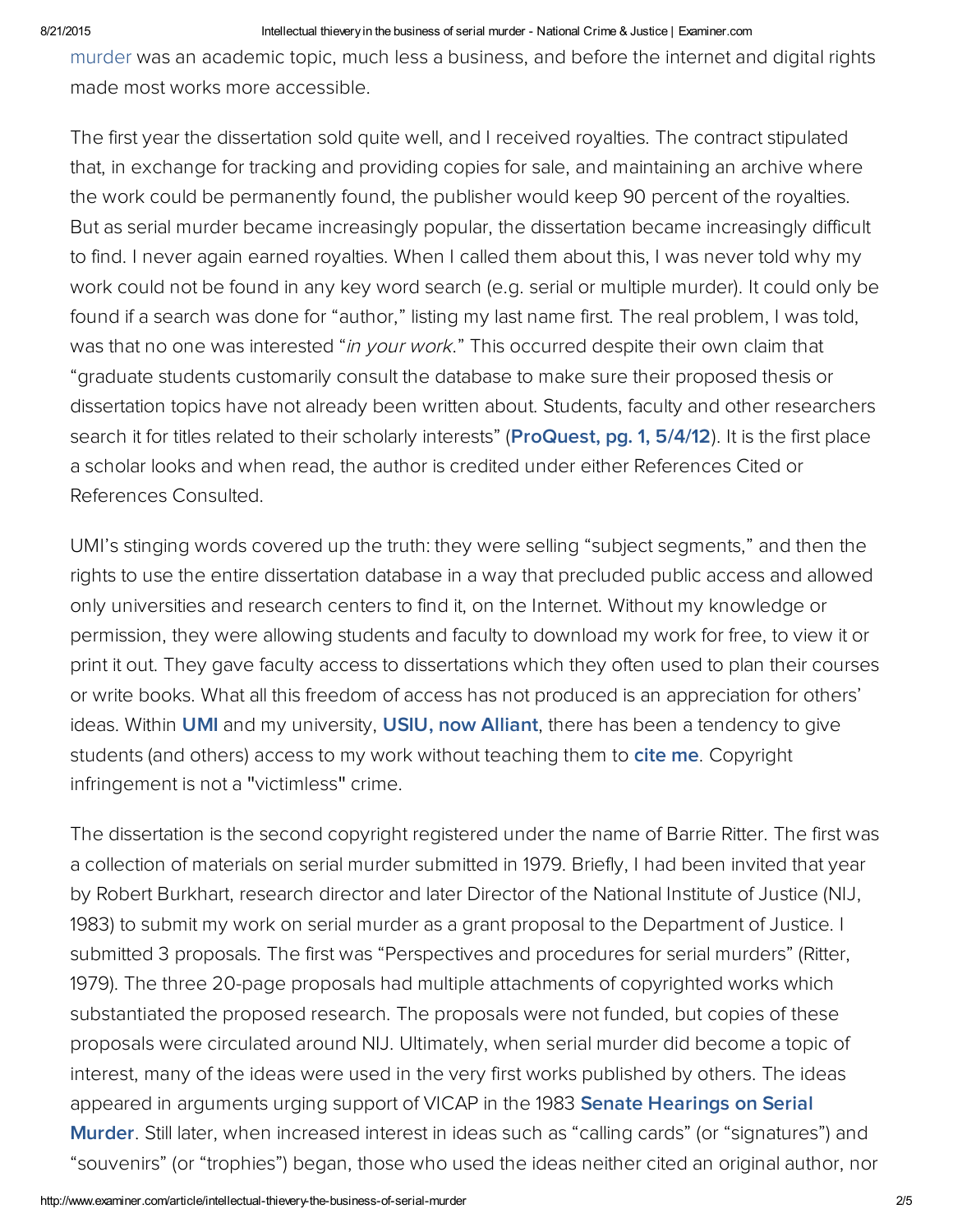demonstrated they had done their own research.

To be continued. . . .

## SUGGESTED LINKS

- $\blacktriangleright$  [Intellectual thievery in the field of serial murder](http://www.ritterhomicideresearch.com/articles/Intellectual-thievery-in-the-field-of-serial-murder.pdf)
- [The study of murder to help police: Expanded MO analysis](http://www.ritterhomicideresearch.com/articles/The-study-of-murder-to-help-police_Expanded-MO-analysis.pdf)
- [The study of murder to help police](http://www.ritterhomicideresearch.com/articles/The-study-of-murder-to-help-police.pdf)
- [Serial killers' methods of operation, Part 18](http://www.ritterhomicideresearch.com/articles/Part-18.pdf)
- ◆ [The serial killers' crimes: Assumptions about Modus Operandi \(Part 17\)](http://www.ritterhomicideresearch.com/articles/Part-17.pdf)